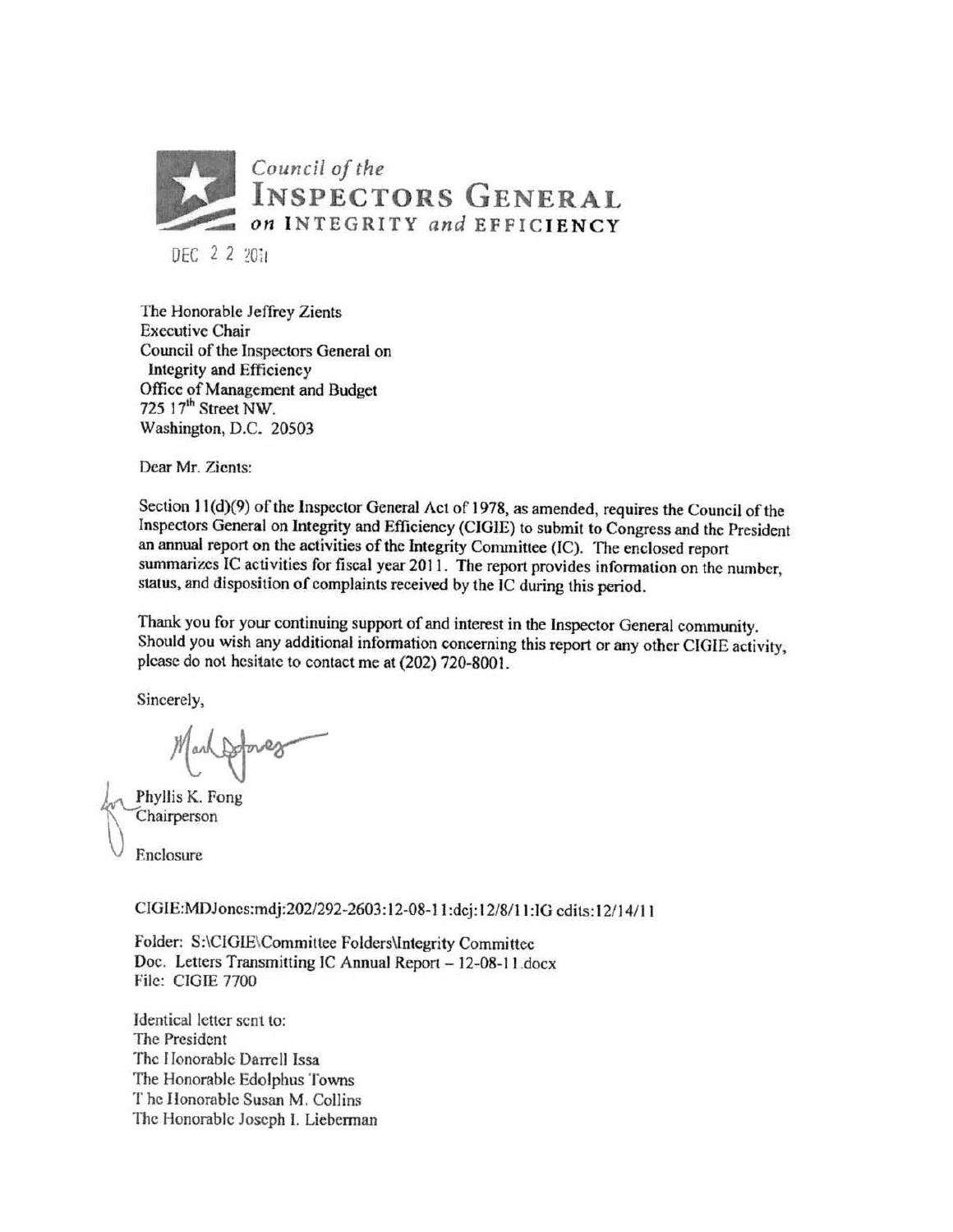## **Integrity Committee Council of the Inspectors General on Integrity and Efficiency 935 Pennsylvania Ave .• NW, Room 3973 Washington, D.C. 20535-0001**

December 16, 2011

The Honorable Phyllis Fong Chairperson, Council of the Inspectors General for Integrity and Efficiency 1717 H Street, NW, Suite 825 Washington, D.C. 20006-3900

## Dear Ms. Fong,

This letter provides the annual report to Congress and the President required by section 11(d) (9) of the Inspector General Reform Act of 2008 ("IG Reform Act").

The IG Reform Act directs the Integrity Committee ("IC") to address transparency and reporting issues relating to complaints about Inspectors General and their designated employees. To further these purposes, the IC submits the following information concerning the allegations it recevied and addressed during Fiscal Year 2011.

A total of 51 allegations were submitted to the IC by named and anonymous complainants. Of the 51 allegations, 23 were referred to an appropriate agency for review and any potential action since the allegations did not meet the IC's thresh hold to review the substance of the allegation.

Of the remaining 28 allegations, the IC required the subjects in nine of the complaints to provide a response to the IC for the IC to determine whether there were sufficient grounds to proceed to an administrative investigation or to resolve the complaint based on the information the IC had obtained. Five of these nine remaining allegations are in pending status.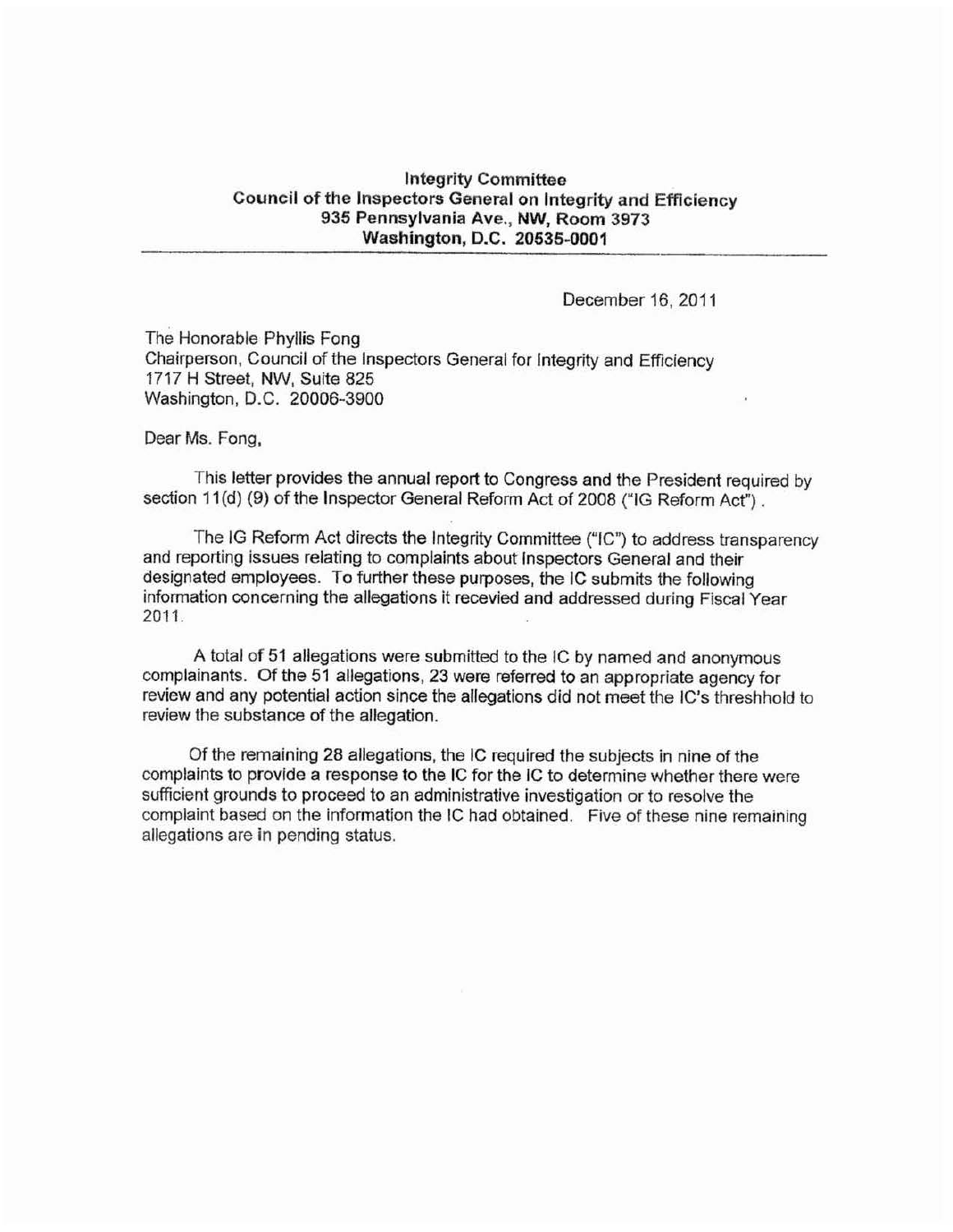The Honorable Phyllis Fong

The other 19 cases met the IC's threshold for review because the allegation was made about an JG or other covered IG employee. However, the allegations did not require further action by the IC since the allegations did not concern administrative misconduct (including gross mismanagement, a gross waste of funds, or abuse of authority in the exercise of official duties or while acting under color of office) or conduct so serious that it could undermine the independence or integrity reasonably expected of an IG or OlG senior staff member. These 19 cases were closed and referred to the appropriate IG's offfice for further action, if any.

There were no allegations referred to the Department of Justice for a criminal investigation.

Please contact Supervisory Special Agent Anthony Riedlinger, IC Program Manager, with any questions at 202-324-5703.

sincerely,

Kevin L. Perkins Chair, Integrity Committee

Enclosures (2)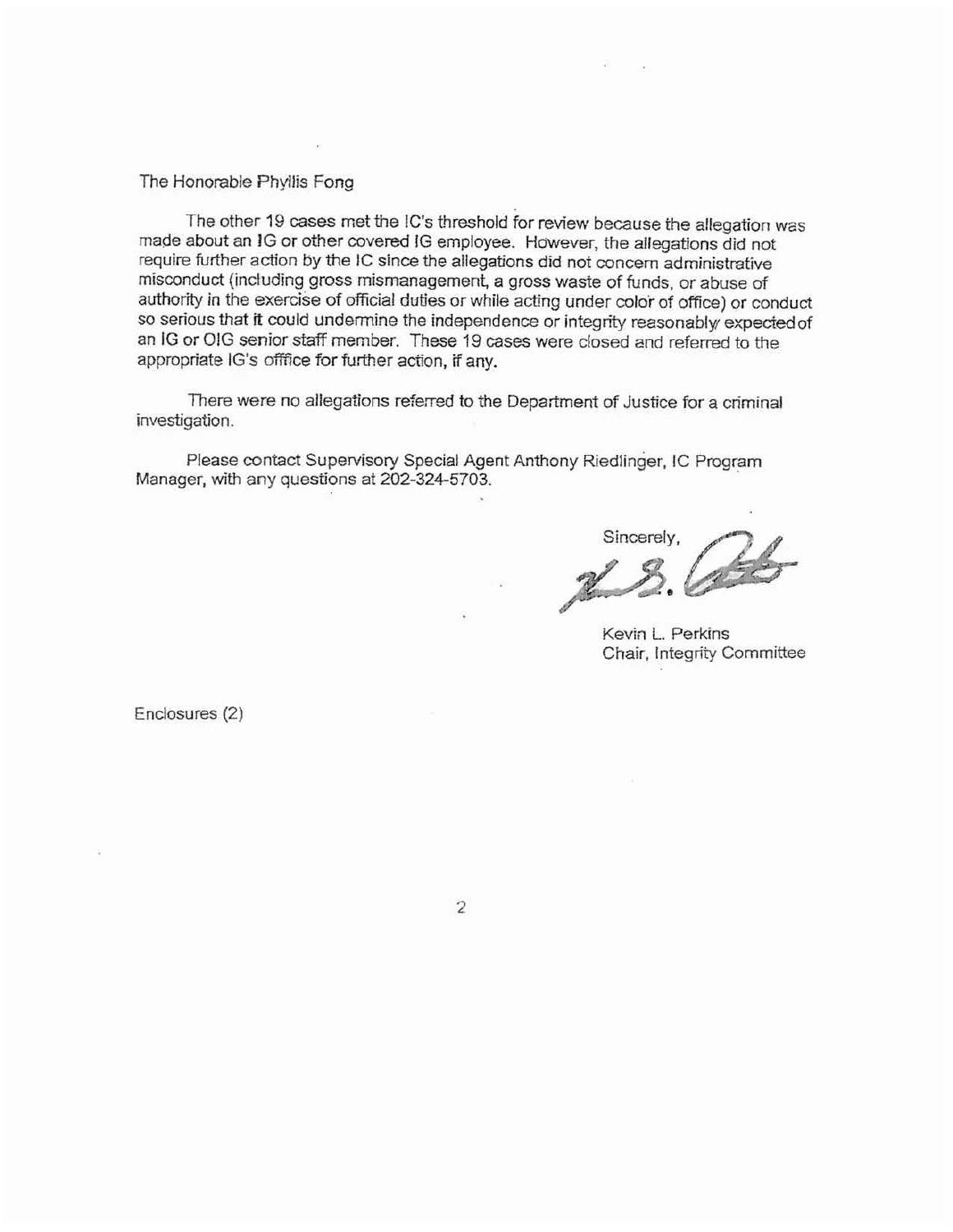Summary of allegations referred to the Chairperson of the Integrity Committee  $(IC)^1$ 

In June 2010, the IC asked the Office of Inspector General (OIG) for the Department of Treasury's Inspector General for Tax Administration (TIGTA), to lead an administrative investigation into allegations that various individuals of the U.S. Postal Service OIG had abused their authority, including the Inspector General (IG), Assistant IG for Investigations, Deputy Assistant IG for Investigations, and a former Deputy Assistant IG for Investigations. In February 2011, the OIG-TIGTA provided the Report of Investigation to the IC, which did not substantiate the allegations that the IG, Assistant IG for Investigations, Deputy Assistant IG for Investigations, and a fonner Deputy Assistant IG for Investigations abused their positions in violation of 5 U.S.C., 2301, Merit System Principals, 5 U.S.C., Prohibited Personnel Practices, and 5 C.F.R. 2635, Standards of Conduct for Employees of the Executive Branch. After reviewing the report and all other available information, the IC accepted and adopted the findings and conclusion of the OIG-TIGTA report. This matter was reported to Congressional committees with jurisdiction by letter dated May 13, 2011.

In May 2011, the IC asked the Office of Inspector General for the Department of Justice, to lead an administrative investigation into allegations that the Inspector General and Assistant Inspector General for Management at the Federal Communications Commission may have impeded the audit of a federal program. The investigation is still pending, and the IC will submit a summary report to the Congressional committees with jurisdiction when the administrative Investigation is completed.

Enclosure 1

<sup>&</sup>lt;sup>1</sup> The allegations were made during FY'10, but the investigations were either initiated or completed during FY'11 and are included in this report.